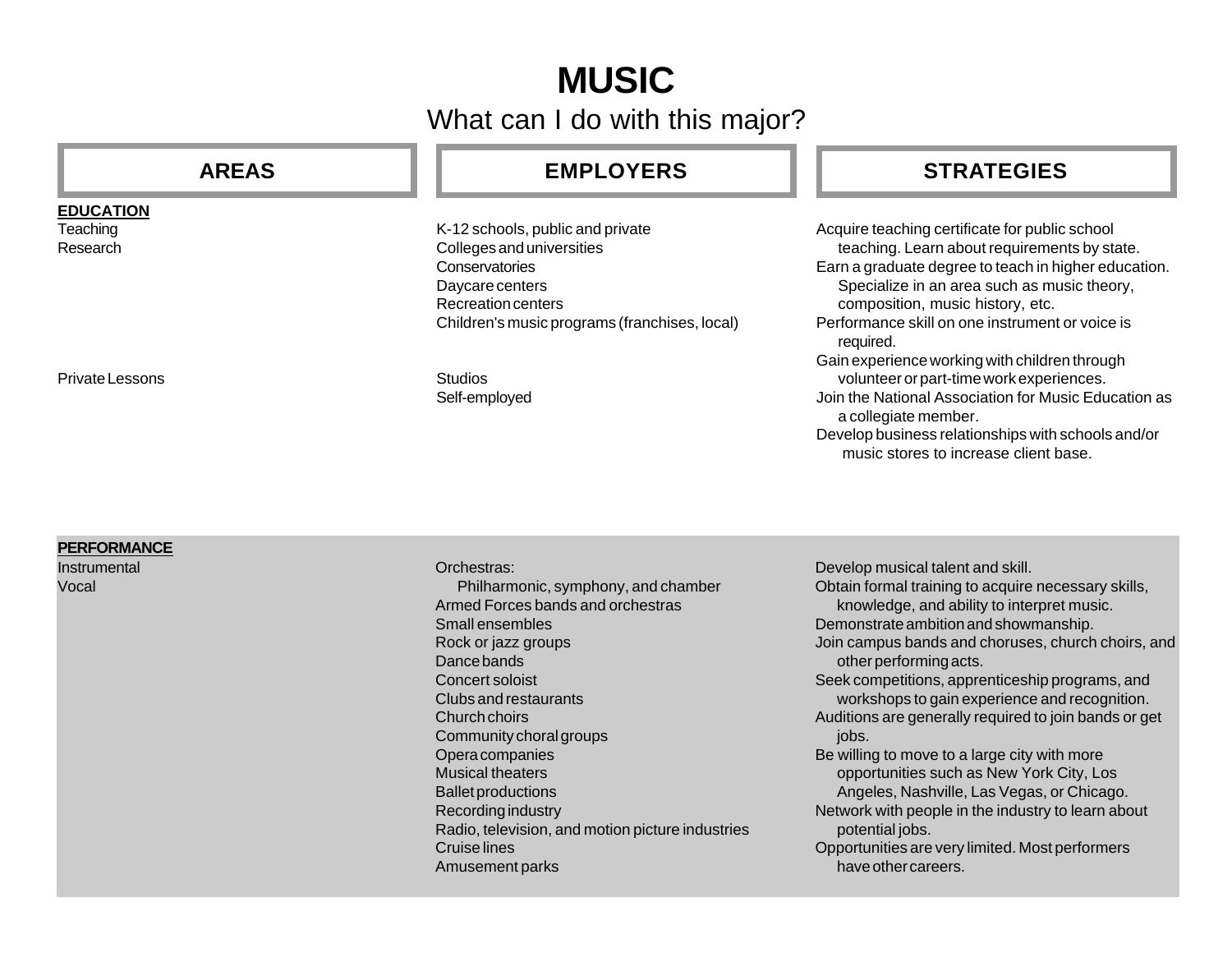#### **CONDUCTING**

**Directing** Planning Leading Musician Selection

Orchestras:

Philharmonic, symphony, and chamber Armed Forces bands and orchestras Various bands Choirs Choral groups Opera companies Musical theater companies

**AREAS EMPLOYERS STRATEGIES**

Develop superior musicianship and leadership. Acquire extensive experience in performing groups. Develop advanced site-reading skills. Learn other languages such as French, German, Latin, and Italian. Gain acceptance into a conductor-training program or related apprenticeship. Opportunities are extremely limited.

#### **COMPOSING/ARRANGING**

**Composing** Arranging

Self-employed Record companies **Publishers** Muzak Motion picture and television industries Production companies Orchestras: Philharmonic, symphony, and chamber Opera companies Musical theater groups Ballet troupes **Broadway** 

Knowledge of composition, harmony, arranging, and theory are important.

Skill on one or more instruments and voice are necessary. Play an instrument in a professional arena.

Become familiar with all types of music productions. Learn how to use electronic instruments and synthesizers.

Develop computer and desktop publishing expertise. Attend music conferences and workshops. Seek grants and awards through foundations, e.g. one from the National Endowment of the Arts. Very few musicians earn living through composing.

#### **MUSIC LIBRARIES**

Colleges and universities Conservatories Public libraries Radio and television stations Motion picture studies

Develop computer and research skills. Gain thorough knowledge of music and musicology. Earn a master's degree in library/information science. Work in a campus or public library to gain relevant experience. Develop good organizational and technology skills. Learn to understand foreign languages, particularly Italian, Latin, German, and French. Join the Music Library Association.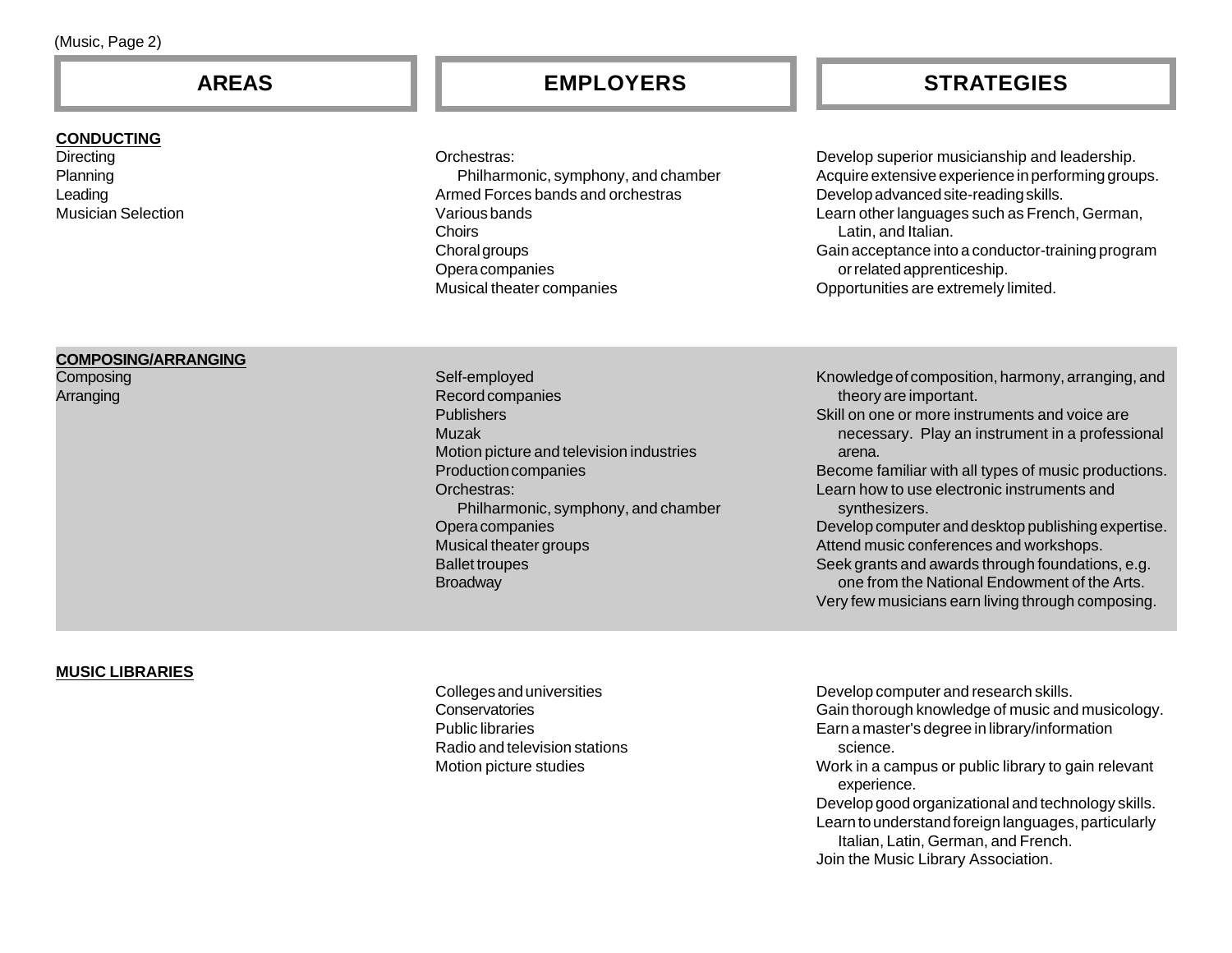## **AREAS**

#### **COMMUNICATIONS (BROADCASTING)**

Music and Program Direction On Air Performance Promotion Voice Overs Copyright/Clearance Administration Music License Administration Music Editing, Production, and Composing Sound Mixing Post Production Research

Radio and television stations Virtual reality sound environments e.g. Internet sites, software creators

## **EMPLOYERS STRATEGIES**

Take classes in communications, broadcasting, or journalism. Work at on-campus radio station. Complete an internship at a television or radio station. Develop computer-related skills such as software development and programming.

#### **MUSIC THERAPY**

Hospitals: general and psychiatric Special education facilities Mental health centers Nursing homes and senior centers Rehabilitation centers Correctional facilities Private practice Outpatient clinics **Schools** 

Local bands Regional bands Production companies Theater groups Orchestras Armed Forces Radio, television, and motion picture industries Take courses in psychology, social work, or education. Earn a master's degree in music therapy and seek certification. Volunteer in a rehabilitation setting. Demonstrate a genuine interest in helping people. Learn to work well with all types of people. Develop a broad array of musical talents.

Shadow an individual who is in the music industry in an area of interest. Volunteer in community, school, or church productions. Gain expertise in the areas of musical and technical knowledge, sound board, and sound equipment. Take courses in areas such as broadcasting, engineering, or computer science to learn technical skills. Complete an internship with a recording company or other relevant organization. Research seminars, workshops, and professional associations that could provide useful information or contacts. Check trade journals and association bulletins for possible employment.

### **BEHIND THE SCENES**

Audio Technician Boom Operator General Director Music Video Producer Recording Engineer Set Up Recordist Rerecording Mixer Sound Engineer Sound Technician Sound/Production Mixer Stage Manager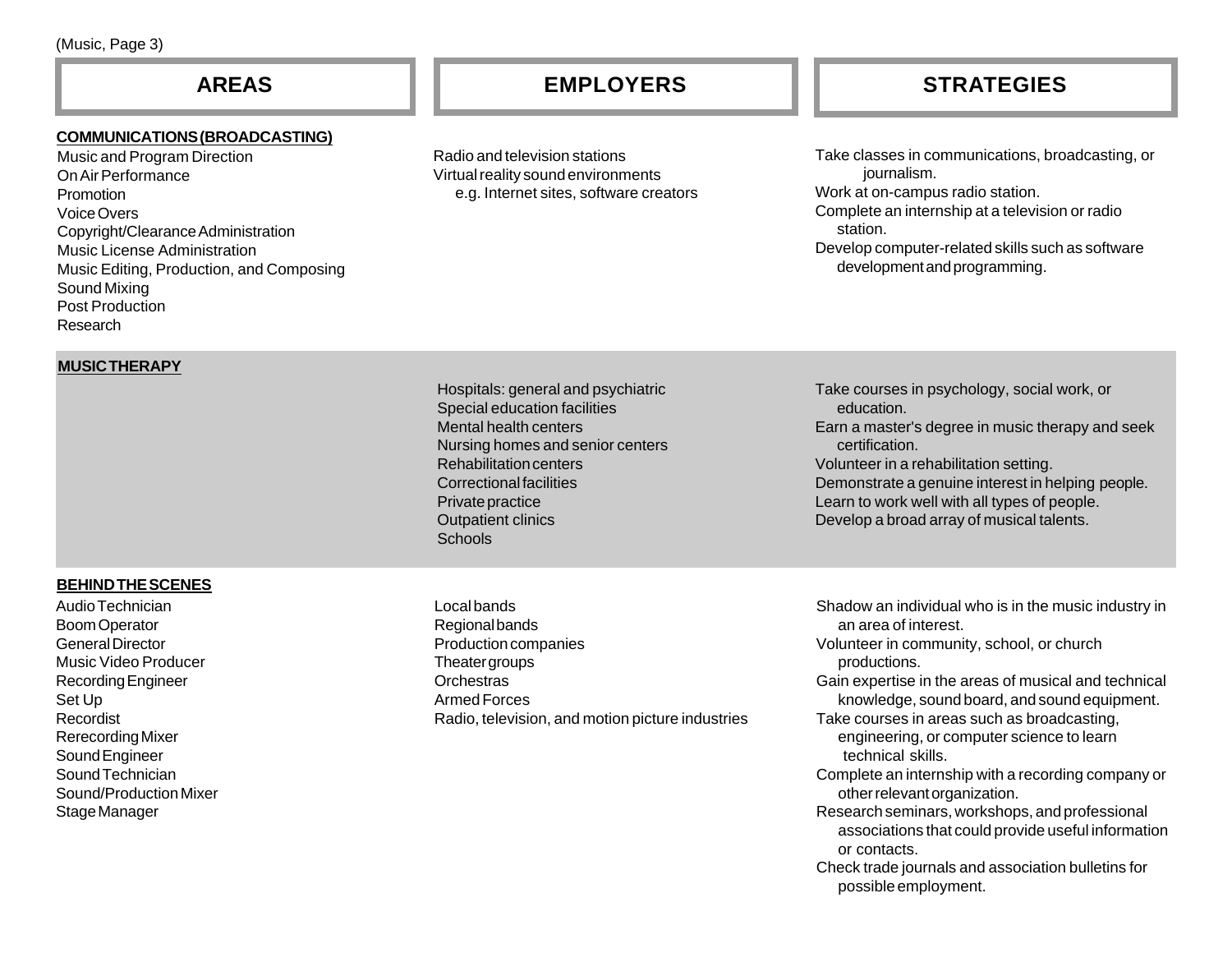### **MUSIC INDUSTRY/BUSINESS**

Publishing and Editing **Producing** Recording **Engineering Manufacturing** Talent Acquisition Artist/Talent Representation Promotion/Media Relations **Publicity** Administration Marketing Booking Product Management Business Management Retail Sales

Production recording studios (most located in New York City, Los Angeles, and Nashville) Music management groups Agencies Music and record stores Instrument manufacturers

## **AREAS EMPLOYERS STRATEGIES**

Complete an internship at a record company. Take business courses to work in management or administration. Journalism, public relations, and communication classes are helpful for work in areas of promotion. Gain sales experience for marketing. Learn to interact well with people and develop persuasion tools. Knowledge of electronics, audio engineering, and recording knowledge required for production. Work or volunteer at a campus or local radio station. Join organizations involved with bringing events and entertainment to campus. Work at a retail record store to learn about the industry. Volunteer to help promote a local or campus band with their promotions and bookings. Gain a broad knowledge of music and the industry. Build a strong network of contacts. Develop skills such as negotiation, assertiveness, the ability to recognize talent, and working under pressure.

#### **MISCELLANEOUS**

Music Journalism

Law

Music Analysis

Music-related publications Magazines and newspapers Entertainment or music focused Internet sites Entertainment law firms Production companies

Take courses in journalism and English. Write articles for campus newspaper. Prepare for law school and earn a law degree (J.D.) For music analysis: Develop the ability to read and transcribe well. Gain knowledge with use of high tech digital computers to analyze music. Move to a larger city where more opportunities exist.